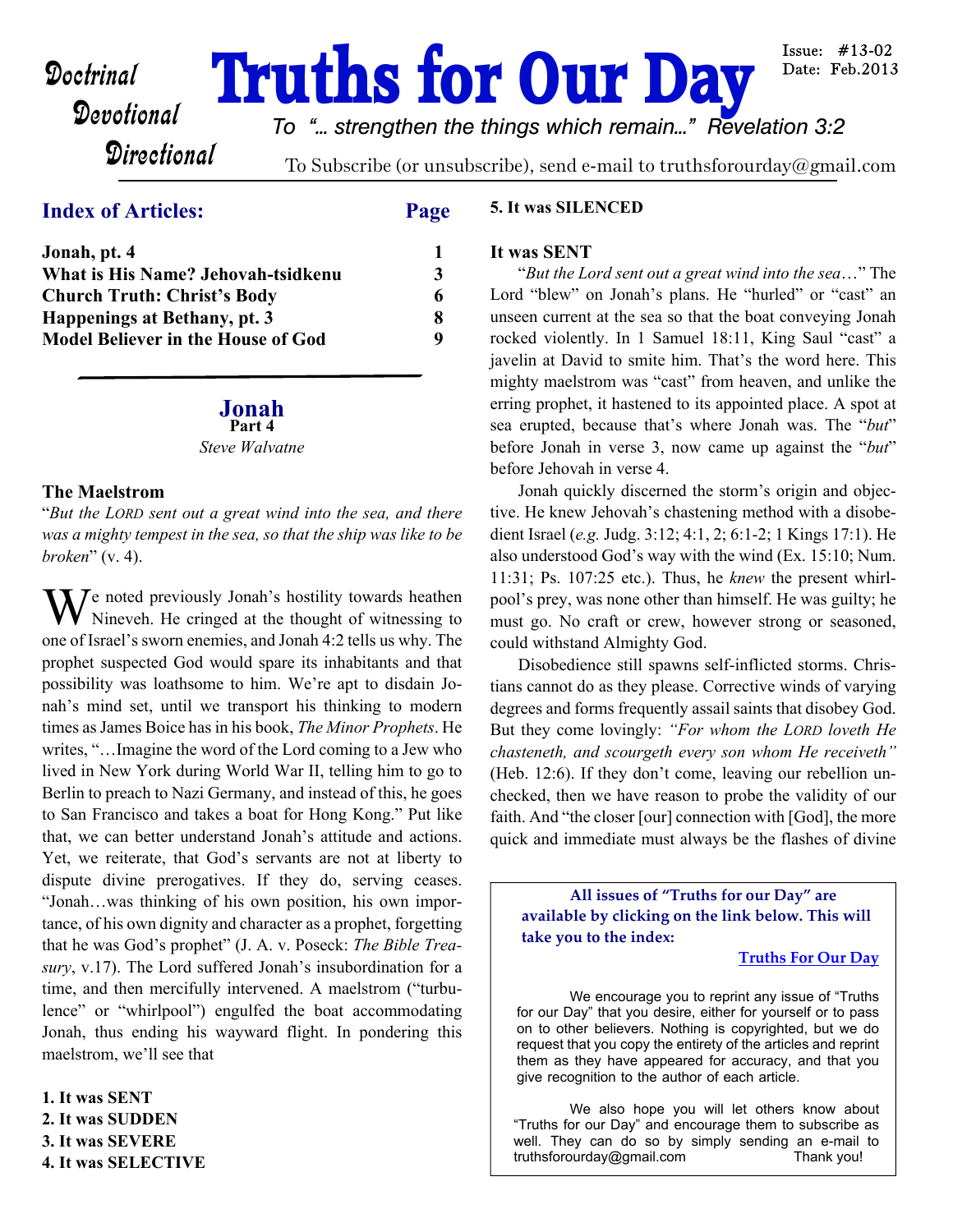resentment…when [we] presume to resist the claims of the divine authority" (Patrick Fairbairn: *Jonah: His Life, Character, and Mission*). With increased responsibility comes increased accountability. *"Be not many teachers, my brethren, knowing that we shall receive greater judgment"* (Jas. 3:1, J.N.Darby).

#### **It was SUDDEN**

*"Sent out…"* The "hurled" maelstrom charged at Jonah. Verse 13 suggests the boat was near shore, perhaps not far from port. "The intent of the inspired narrator," writes Douglas Stuart, "was probably to suggest that the events described in verses 4-16 took place rather soon after Jonah's boarding the ship" (*Word Biblical Commentary*, v. 31). Had the crew any inkling that a storm so destructive loomed, then surely their plans would have changed. But it *"burst forth*" upon them, producing great fear.

 Judgment, says Isaiah, is God's strange work (28:21), not something He delights in. If any, however, slight His "longsuffering" spirit (2 Pet. 3:9), then judgment comes quickly. *"He, that being often reproved hardeneth his neck, shall suddenly be destroyed, and that without remedy*" (Prov. 29:1). Men may scoff, wondering, *"Where is the promise of His coming? for since the fathers fell asleep, all things continue as they were from the beginning of the creation"* (2 Pet. 3:4), but Scripture's unwavering response is, *"He that shall come will come, and will not tarry"* (Heb. 10:37).

Today, our Lord's chief interest is with those that gather in "house of God" character (1 Tim. 3:15). That's where His judgment especially hovers. "Our Father-God does not pass over the failures of His people, but disciplines them in order that they may be careful to walk in obedience to His Word" (H.A. Ironside: *James, 1&2 Peter*). That discipline by its very nature, frequently catches the wandering saint off guard, thereby serving as a "wakeup call." *"And if the righteous scarcely* ("through much difficulty") *be saved, where shall the ungodly and the sinner appear?"* (1 Pet. 4:18). *"It is a fearful thing to fall into the hands of the living God!"* (Heb. 10:31).

#### **It was SEVERE**

*"…A great wind into the sea…a mighty tempest into the sea…the ship was like to be broken."* What a horrific storm! Sailors trembling! The ship groaning! Everything appearing lost. Twice in the span of verse 4, the Hebrew adjective "*gadol*" describes the storm's wrath. There was a "*GREAT*" wind – a "*MIGHTY*" tempest. *"Gadol"* is frequent in Jonah, where it is translated "*great*" (1:2, 4, 12, 17; 3:2, 3), "*great-* *est*" (3:5), "*mighty*" (1:4), "*exceedingly*" (1:16; 4:1), "*exceeding*" (4:6), and "*nobles*" (3:7) in our King James Version. Here it emphasizes intensity, like that illustrated in Psalm 107: *"…He commandeth, and raiseth the stormy wind, which lifteth up the waves thereof. They* (the passengers) *mount up to the heaven, they go down again to the depths: their soul is melted because of trouble. They reel to and fro, and stagger like a drunken man, and are at their wits end"* (vv.25-27).

 Every believer has known personally the spiritual turmoil that conviction of sin brings. "Let a man be made alive to the truth that *the end of a sinful life is hell*…and there will be little wonder if he go supperless to bed, to spend the night-watches, not in peaceful slumber, but in fear and trembling, in tossing and groaning, in prayer and weeping" (George Cutting: *Light for Anxious Souls*). That inner turbulence forever transforms those that find peace in Christ. Regrettably, much that passes for conversion in our day, is bereft of this life changing experience. Multitudes cling to false claims, having never acknowledged their lost condition.

But believers are different. They enjoy *"the peace of God, which passeth all understanding"* (Php. 4:7), and are blessed with *"all spiritual blessings in heavenly places in Christ"* (Eph.1:3) . Yet, like Jonah, they can wander, sometimes bringing upon themselves the Lord's corrective winds. "It is a great mercy to be recalled to God by tribulation, even if it be tempestuous in kind or degree" (R. Waldo Sibthorp: *Lectures on the Book of Jonah).*

#### **It was SELECTIVE**

*"…The ship was like to be broken."* Did this maelstrom chiefly affect Jonah's boat? It's possible. "That ship and no other," wrote Matthew Henry, "…was tossed more than any other and was more in danger." George Young agrees, saying, "The tempest was particularly directed against the vessel that carried Jonah…here the storm vented all its fury; here the force of the winds was concentrated" (*Lectures on the Book of Jonah*). And Douglas Stuart says Jehovah "threw the wind at the sea around the ship."

 Something similar happened in Acts 16, where a "great earthquake" rattled a prison's foundation (vv. 23-34). Whether these heaven-sent calamities affected surrounding areas is unknown. We do know, however, that they accosted particular persons, ending their willful ambitions. *"…God thundereth marvelously with His voice; great things doeth He, which we cannot comprehend…He causeth it to come, whether for correction, or for His land, or for mercy"* (Job 37:5, 13).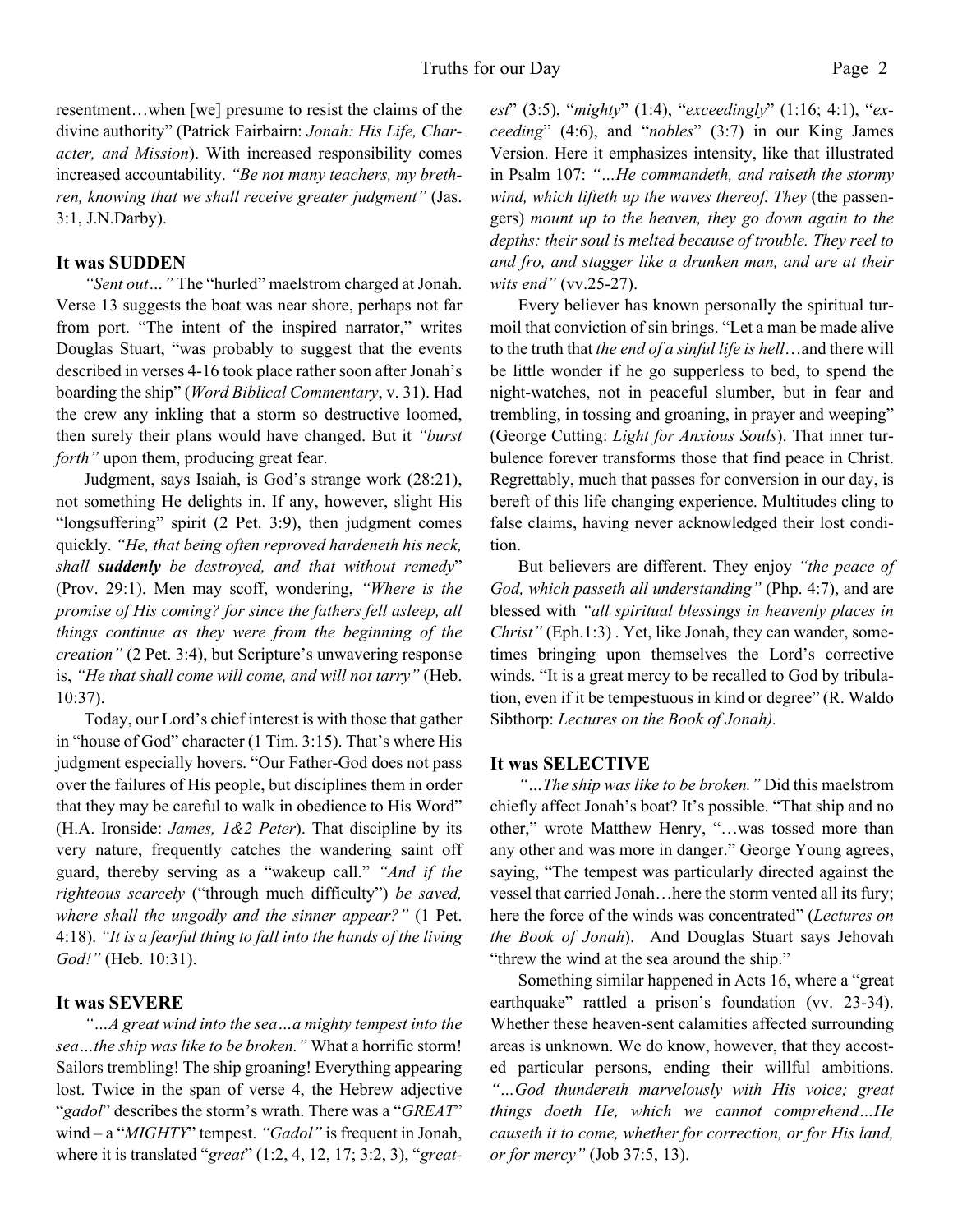The greatest storm that ever occurred was at Calvary, and it was most selective. Darkness descended and a tempest of infinite magnitude broke upon the Lord Jesus. *"All Thy waves and Thy billows have gone over Me"* (Ps. 42:7). *"I sink in deep mire, where there is no standing: I am come into deep waters, where the floods overflow Me"* (Ps. 69:2). In that "*night season*," the Lord Jesus suffered *"the Just for the unjust, that He might bring us to God"* (1 Pet. 3:18). *"For He hath made Him to be sin for us, who knew no sin; that we might be made the righteousness of God in Him"* (2 Cor. 5:21).

*Alone upon the cross He hung That others He might save; Forsaken then by God and man, Alone, His life He gave.*

 *Alone, alone, He bore it all alone; He gave Himself to save His own, He suffered, bled, and died, alone, alone.*

-Ben H. Price

#### **It was SILENCED**

*"…The sea ceased from her raging"* (v.15). This miracle is similar to that recorded in Matthew 8:26-27, where the Savior calmed a tremendous tempest on the Sea of Galilee, causing His disciples to marvel and say, *"What manner of man is this, that even the winds and the sea obey Him?"* We read here that the sea *"wrought and was tempestuous"* (v.11, 13). It raged and increased in raging. But He that "hurled" the storm, hushed it, at the precise moment Jonah himself was "hurled" into the waters. With Jonah's contrary course halted, the storm had fulfilled its purpose. "Its object was gained and it had nothing further to do: here its commission ceased" (George Young).

 Again, we turn to Calvary and ponder the indescribable tempest calmed there. *"It is finished"* (Jn. 19:30) came the loud cry of the conquering Christ when the billows of divine judgment were fully quenched. Instantly, all the waves from out of the deeps (Ps. 88:6) quit their roaring forever. Individuals finding refuge in Christ and His finished work will never perish, because they're eternally sheltered. But woe to those who reject this great work – *"…These shall go away into everlasting punishment"* (Matt. 25:46).

 **Perhaps some reader is reeling today from a storm in their life. Take heart, for no conflict is hidden from God, nor beyond His power to calm. If its purpose is restorative (and not all ill winds are, i.e. 1 Pet. 3:14), then may you like Jonah, own the sin and surrender** **your soul to the merciful hand of God. His way is not painless, but it is perfect (Ps. 18:30), and sent for our benefit. The maelstrom that found out Jonah was undoubtedly a blessing in disguise. May all of us be exercised concerning these things.**

**Our present trials are to prove our character, perfect our graces, and us for the Master's use. Through trial we shall lose dross, acquire solidity, and take the impression of God's image.**

## **What is His Name? Jehovah-tsidkenu** *Joel Portman*

**J** eremiah's call by God to prophesy to the nation of Judah wasn't a call to an easy task, and he recognized the Teremiah's call by God to prophesy to the nation of Judah difficulties of it before he began his ministry (Jer. 1:4-8). Moses-like, (Ex. 3:11, 13; 4:1, 10) he protested his personal inability to carry out this important function and later in his ministry, he again complained about the experiences that were involved in his service for God (Jer. 20:7-18). Unto a nation that had sunk to a low level religiously, spiritually, morally and socially, he faithfully fulfilled his responsibilities, repeatedly preaching to a nation that was on the cusp of deportation under God's judgment. Thankfully, he fulfilled that ministry, even continuing those protestations against their sinfulness and departure from the Lord as they were determined to go into Egypt (Jer. 42).

Judah had been a righteous nation, but that was no longer the case. Isaiah spoke of God calling a righteous man from the east (Isa. 41:2), but that was Cyrus, king of Persia, and not Judah. Prov. 14:34 says, *"Righteousness exalteth a nation, but sin is a reproach to any people."* The nation was characterized by violence (Jer. 20:8, Ezek. 7:23, 8:17, etc.), extortion (Ezek. 22:12), oppression of the people by kings and princes (Isa. 5:7, 59:13, Ezek. 22:6-7, 29), and evil that reigned on every hand. It was a most difficult time for a godly man like Jeremiah, along with others of like character, but his message contained the solution to the deliverance from imminent danger. It was to return to the principles that God had instituted in the beginning, to respond to God's call to the nation to *"do justly, and to love mercy, and to walk humbly with thy God."* (Micah 6:8). Those principles that delineate what God desires for His people (and for all nations) had never changed and never will. Those are principles that should prevail in the lives of every believer and in the actions and decisions of assemblies at every time. *"The righteous Lord loveth*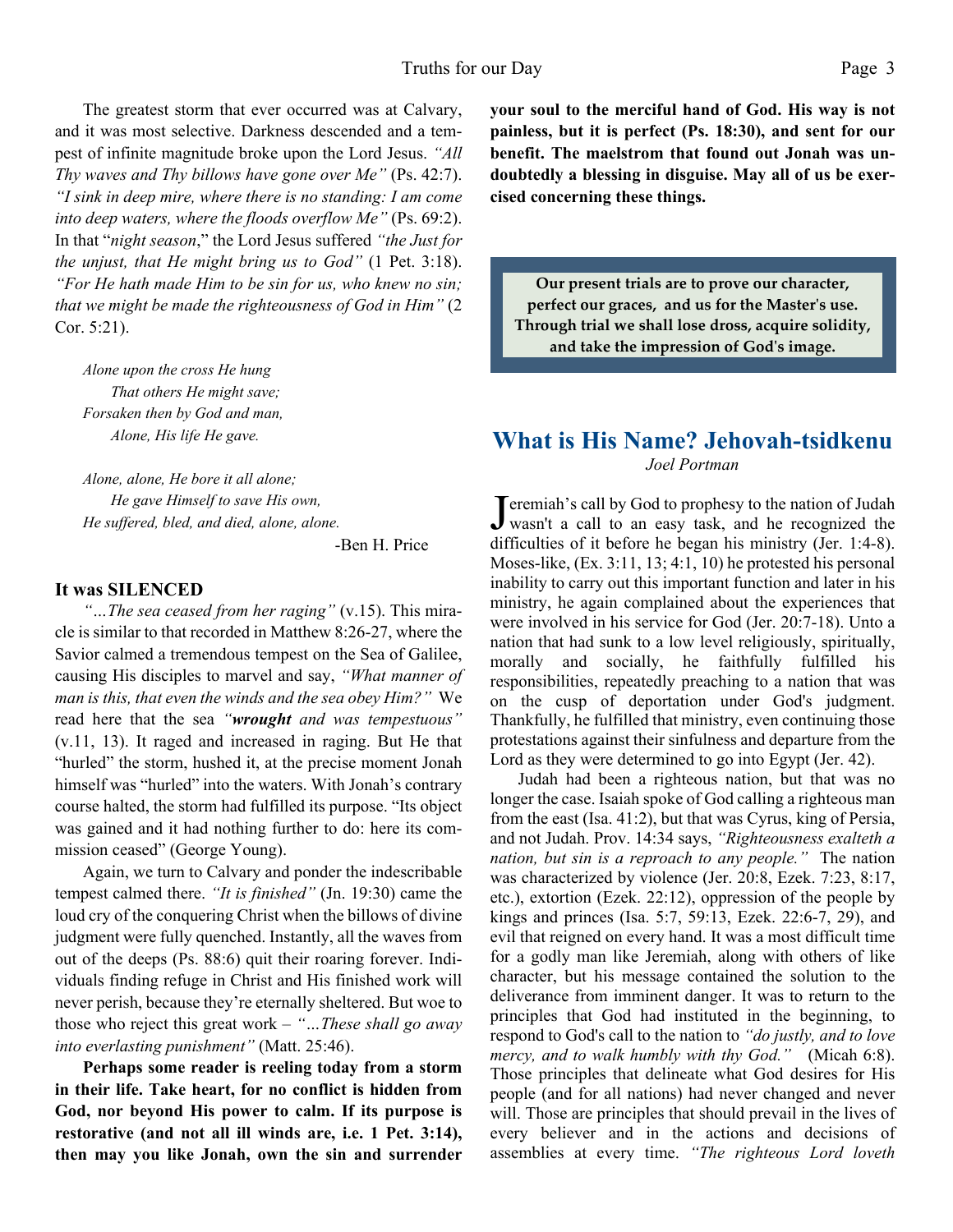*righteousness,"* we read in Ps. 11:7, and when there is departure from those principles by any people, it is a dishonor to His character and person.

 It is evident that the nation was degenerating, the kingdom had been corrupted, and God's judgment was in the wings, waiting to be accomplished according to His promise.

 "With the death of Josiah, the last of the godly kings, Judah's day of grace had come to an end" (L. Strauss, *The Godhead*). "The history of the Judges appears to repeat itself here. Jehovah in His goodness and patience raised up pious and devout kings to succeed unrighteous, wicked kings, but it failed to arrest their downward trend" (N. Stone, *Names of God*). Despite the repeated warnings of God's prophets whom He raised to the nation in His mercy, they derided, disregarded, and despised those faithful men. We learn that rejection or failure to observe God's word and warnings will always result in God's judgment rather than His blessing.

 In the midst of those conditions, we read in Jer. 23:5-6 of that which God was anticipating and which He desires to see. *"Behold, the days come, saith the LORD, that I will raise unto David a righteous Branch, and a King shall reign and prosper, and shall execute judgment and justice in the earth. In his days Judah shall be saved, and Israel shall dwell safely: and this is his name whereby he shall be called, The LORD our Righteousness."* That title of Jehovah is a translation of "Jehovah-tsidkenu." Knowing that the failing people would never fulfill that condition, He speaks of One who, in perfect righteousness, would fulfill His desires and accomplish His purposes, and who would, as a result, establish righteousness in the earth. Such a condition will not be realized world-wide until that "Righteous Branch" is raised unto David, a true Son of David, who will save Israel and bring in peace and safety. The world looks for such a man, though not thinking of our blessed Lord when they do. Believers know of and look for His coming to fulfill His purpose, and Israel will never know peace and safety until He returns and is acknowledged in His rightful authority.

#### **Righteousness Defined**

 Righteousness derives its standard and character from God. Man is never perfectly righteous at best, though he might seek to attain to a high standard of always doing what is right regardless of circumstances or results. God is, by His nature, righteous, not only to a degree that far exceeds our righteousness, but of an entirely different character. Because He is holy in His person, perfectly wise in His decisions, and moving without regard for man's opinions or standards but only in relation to Himself, He is completely capable of manifesting righteousness in all that He does. Ps. 11:7 declares, *"For the righteous LORD loveth righteousness; his countenance doth behold the upright."* Again, Ps. 7:9 says, *"Oh let the wickedness of the wicked come to an end; but establish the just: for the righteous God trieth the hearts and reins."* Jeremiah speaks to God in 12:1: *"Righteous art thou, O LORD, when I plead with thee; yet let me talk with thee of thy judgments: Wherefore doth the way of the wicket prosper? Wherefore are all they happy that deal very treacherously?"* Scripture abounds with references to the righteousness of God in all that He is and does. Even the wicked king, Pharaoh, acknowledged, *"The LORD is righteous,"* (Ex. 9:27), but he failed to respond to that standard of righteousness in His own decisions.

 "The word "tsidkenu" is derived from " tsedek"- righteousness. It meant originally to be stiff or straight." (N. Stone, *Names of God*). Its immediate derivation is from the meaning "justice, rightness, what is right or just" (BDB). Obviously as applied to God, it is a standard of righteousness that is absolute and from which He cannot deviate from in any of His acts. When men justify God, they are acknowledging His righteousness (Lk. 7:29), since they are declaring that He is righteous in every deed.

 This word is found applied in various ways in the Bible. It is found in relation to the relationships of men with men. They are to be righteous in all that they do (Lev. 19:35, 26), and this should be true of all, especially of Christians. It is also used to determine the judgments of those who have authority, as in Deut. 16:18, Isa. 5:23, and this should also characterize believers individually or assembly judgments. We can act toward others unrighteously when we pass judgment on their character or actions without knowing the absolute truth or if we fail to seek to ascertain the truth of a matter before reacting.

 This word is also used to describe responsibilities toward God either religiously or spiritually. Israel failed to render to God what He was due and desired to receive from them, failing to recognize His greatness and authority. The Lord called on them to offer the sacrifices of righteousness and they failed to render unto the LORD what He should receive from all men (Ps. 4:5, 51:17-19). This was the result of their own unrighteousness and manifested their disregard for the place of Jehovah in their midst.

 L. Strauss says that "Before the sixteenth century, our word righteousness was written, "rightwiseness," and it meant "one who is as he ought to be. When Adam came from the hand of God, he was as he ought to be, and there was no sin in him. . . but when he fell through sin he was no longer what he ought to be. He was not "rightwise" but he became unrighteous." "Now in the sight of God only One is righteous, the Lord Jesus Christ. He only is what He ought to be, thus of Him only could the Father say, *"This is my beloved Son, in whom I am well pleased.""* (Mt. 3:17).

#### **Righteousness Declared**

Only One who was perfectly righteous with the ability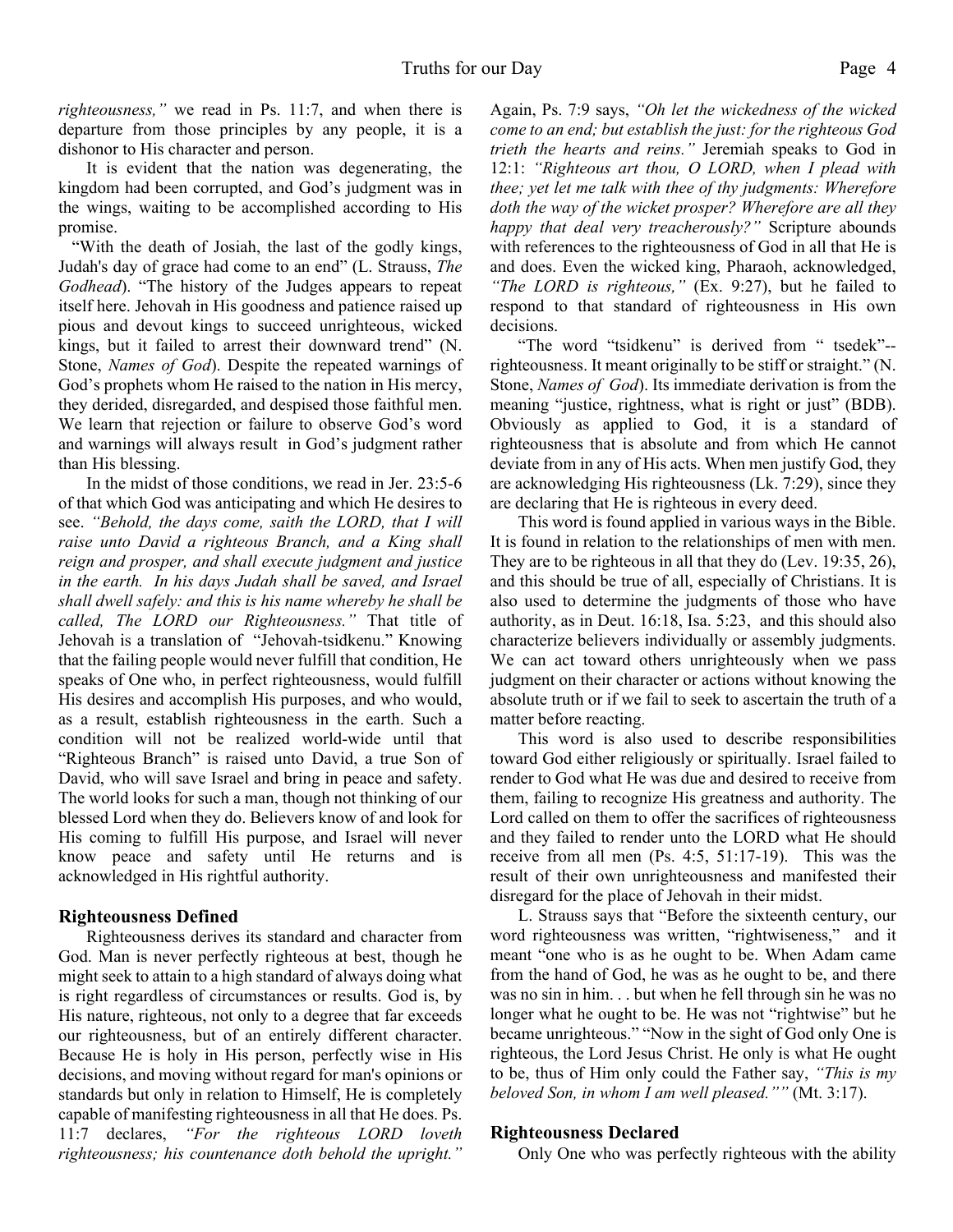to act on God's part could satisfy those requirements so that through His perfect work, unrighteous ones could be declared righteous by God. This brings us to our Lord Jesus, who fulfilled every requirement of God on our part. Being unrighteous in ourselves, none could give to God a ransom for his own soul, nor redeem his brother (Ps. 49:7). We could only take up what will be the future confession of the repentant remnant of Israel expressed in Isa. 64:6, when longing for God's deliverance, yet recognizing their own unrighteousness that prevents them from meeting God in their sins. *"But we are all as an unclean thing, and all our righteousnesses are as filthy rags . . ."* Sadly, this is not the ground the majority will take then, nor is it the position of most people today. Man seeks to declare his own righteousness, as Paul says in Rom. 10:3, *"For they being ignorant of God's righteousness, and going about to establish their own righteousness, have not submitted themselves unto the righteousness of God."*

 The law clearly could never make a sinner righteous. It did have the ability on God's part to condemn all unrighteousness in men, as in Rom. 3:19 *"Now we know that what things soever the law saith, it saith to them who are under the law; that every mouth may be stopped, and all the world may become guilty before God."* And yet it was in the law and the prophets that God declared His righteousness to forgive and justify the guilty, but only on the ground of the satisfactory work of Christ, conveying on the guilty a righteousness which is apart from law entirely (Rom. 3:21-24). That work declared God's righteousness in passing over sins of those under the law (Rom. 3:25).

 God's righteousness is manifested and upheld in Christ, providing for Him a perfectly just ground upon which He can clear the guilty and justify the condemned. He is that righteous One (Rom. 5:18-19) who in obedience to God accomplished a righteous work at the cross to provide "justification of life." It is through His work on the cross that unrighteous sinners can be declared righteous. It is an error to think that there is an imputation of righteousness to men based on the righteous life of Christ. Believers derive no value from His life; as it has been taught by others, our relation with Christ is found in the cross, though His perfect life proved our Lord to be the suited One who could, as the Lamb of God, *"bear away the sins of the world."* (Jn. 1:29). The teaching that there is a quantity of merit derived from the life and death of Christ in all its purity and holiness (as well as that of Mary and other saints) that a church can dispense to others is a fallacy in every part. This may be called "The Treasury of the Church" but it is really contrary to the Scriptures of truth. It is the righteous work of Christ at the cross that alone has the ability to justify the guilty.

 Nor is the sinner "made" righteous, but rather, in a legal sense, he is "imputed, or reckoned righteous" before God. That is not a righteousness that is attained by man's selfrighteous acts or attempts to achieve, but rather it is the declaration of God to the one who believes in Jesus (Rom.

3:26, 4:5, 10:10). It is available to all (Rom. 3:22) but only enjoyed by those who receive it through faith alone. It is the blessed privilege of everyone who is saved to be *"justified freely by His grace through the redemption that is in Christ Jesus."* (Rom. 3:24).

 It was only in the cross-work of Christ that God's righteous, holy standard could be upheld (Rom. 3:22, 25- 26) and declare, or demonstrate, God's righteous, not only in justifying sinners in the present, but also in passing over (overlooking) sins committed under the dispensation of law (Rom. 3:25) that were forgiven (Lev. 4:20, 26, 31, 35) on the basis on the guilty one's sacrifices that anticipated Christ's work to fulfill them. We revel in the rich blessing of being found before God, completely justified from all guilt and cleansed from all sin (1 Jn. 1:7).

*"Done is the work that saves, Once and forever done; Finished the righteousness, That clothes the unrighteous one. The love that blesses us below Is flowing freely to us now."* Horatius Bonar

#### **Righteousness Displayed**

 The result of being justified freely in Christ is that those recipients should display practical righteousness in their lives. They are to live holy lives, free from the constant practice of sin. John declares (1 Jn. 3:7), *"Little children let no man deceive you: He that doeth righteousness is righteous, even as he is righteous."* Again in Eph. 5:9, Paul says, *"For the fruit of the Spirit* (or light) *is in all goodness and righteousness and truth."* God's Word condemns any idea that a Christian can or would live a life of unrighteousness. It is contrary to God's character, the result of the new birth, the indwelling presence of the Holy Spirit, and the results that a consideration of God's Word produce in one's life. One who practices unrighteousness is not born of God, according to John's declaration (1 Jn. 3:10). It is the exercise of every genuine child of God to live holy lives that display practical righteousness before others and before God (Rom. 12:1-2; Eph. 1:4; 1 Pet. 1:16). May we continue to uphold that teaching and manifest its reality in our lives for His honor until He comes.

#### **Righteousness Rewarded**

 The Scriptures cause us to realize that there will be a reward for righteous living at the Judgment Seat of Christ. We would not live thus in order to gain reward, but the Lord will reward all who have been exercised in this way. We read of a "crown of righteousness" that Paul anticipated receiving along with all others who love His appearing (2 Tim. 4:8). Those who truly love His appearing are the ones who seek to conform their lives to His purpose as they longingly anticipate that moment of His return. That is an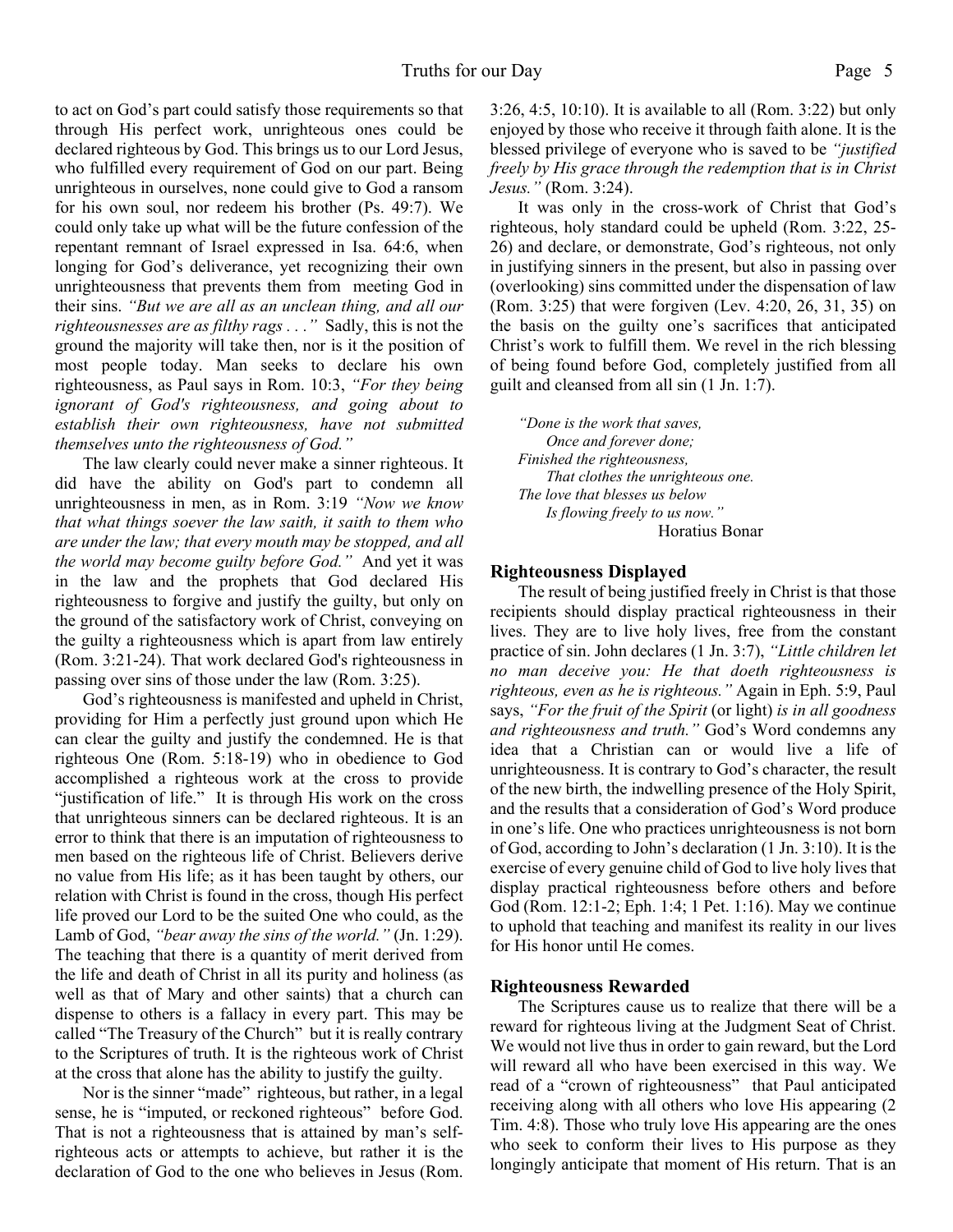incorruptible crown (1 Cor. 9:25) for those who maintain control over self and the body so as to honor their Lord and not be disqualified by ignoring or breaking the rules (1 Cor. 9:27). We read that *"the grace of God. . . teacheth us that, denying ungodliness and worldly lusts, we should live soberly, righteously, and godly in this present world; looking for that blessed hope and glorious appearing of the great God and our Savior Jesus Christ; who gave himself for us, that he might redeem us from all iniquity, and purify unto himself a peculiar people, zealous of good works."* (Tit. 2:11-14).

 So that He who Jeremiah saw from a distance is the very same One who has come to be "our righteousness" (1 Cor. 1:30), and what we enjoy presently as justified ones will be eventually known universally when He comes and establishes righteousness in the earth. What a day that will be!

*"He shall come down as showers Upon the fruitful earth; And love, joy, hope, like flowers, Spring in His path to birth; Before Him on the mountains Shall peace, the herald go; And righteousness in fountains From hill to valley flow.*

James Montgomery

If we are really growing in grace, we shall feel our need of Christ more and more each day; and we shall make more use of Christ every day, until at last it will be, "I am nothing, Christ is all."

## **Church Truth: Christ's Body**

*W. Fisher Hunter "Ye are (the) body of Christ"* 1 Cor. 12:27

**O**f the many figures used to express what the Church is, none shows forth the greatness of God's blessing to the believer in this age as does this one. When Saul of f the many figures used to express what the Church is, none shows forth the greatness of God's blessing to Tarsus made havoc of the Church our Lord showed His identity, union and oneness with it by His words, *"Saul, Saul, why persecutest thou me?"* (Acts 9:4). This union is seen in, and illustrated by the marriage relationship. When God made woman and brought her to Adam to become his wife the twain became one flesh — and God called their name Adam, not Adams. The same thing is true of the Church–Christ's body and Christ–together they are called "the Christ." *"For as the body is one and hath many members, and all the members of that one body, being many, are one body: so also is the Christ."* 1 Cor. 12:12.

#### **I. Its Oneness**

This is a prominent feature of the body (both universal and local, ed.). *"There is one body."* (Eph. 4:5, Rom. 12:5; Col. 3:15). Caiaphas prophesied this oneness when he said, *"That Jesus should die for that nation; and not for that nation only, but that He should gather together in one the children of God."* (John 11:52). Our Savior prayed for it, (John 17:11-21). This oneness was made on the day of Pentecost. *"For by one Spirit were we all baptized into one body, whether we be Jews or Gentiles."* (1 Cor. 12:13). It was then that believers were united to one another, and collectively were joined to Christ in heaven; thus becoming His body. and He the head. The Holy Spirit is the connecting link in every respect, not faith as some suppose.

Israel as a nation composed of twelve tribes was one kingdom. In course of time it divided becoming two kingdoms. Never in the practical sense were they one again. Nevertheless, their oneness was constantly seen in the Temple by the twelve loaves (each loaf represented a tribe) which were always together on the table of shewbread. Just so the oneness of an assembly is constantly declared in the Lord's supper by the one loaf upon the table. *"The bread which we break, is it not the communion of the body of Christ? For we being many are one loaf and one body: for we are all partakers of that one loaf."* (1 Cor. 10:16-17). A denial of this oneness is seen in the innumerable sects and denominations of Christendom calling themselves Christian bodies.

#### **Danger of False Unity**

The desire for unity seems inherent in every Christian. This is a good thing, but it has difficulties and dangers. In uniting, mutual concessions usually have to be made. T h e danger is in getting unity at the expense of setting aside truth and being indifferent to practical godliness. This kind of unity, so-called, is easily effected and is much in evidence today; for it tries nobody's conscience and allows everybody's will. This kind of unity is all the more dangerous because it is connected with the truth of One body; because it seems to be associated with a true desire for the good of all God's people, therefore plausible; then, not to fall in with it is to be branded as narrow, rigid or sectarian. Our responsibility is not to be made a unity, but rather to manifest one already made. Eph. 4:2. This we can do by gathering unto Christ alone. *"Let us go forth unto Him without the camp."* (Heb. 13:13). *"Where two or three are gathered in* (unto) *my name, there am I in the midst*.*"* (Matt. 18:20). Thus rejecting all names, creeds and barriers that help divide God's people. In Christ only is there enough to attract, gather and hold together God's people. Another way of manifesting this unity is by embracing in our affections every child of God, and by receiving, in a godly, scriptural way, into the local assembly fellowship all who give evidence that they have been born again and are not scriptural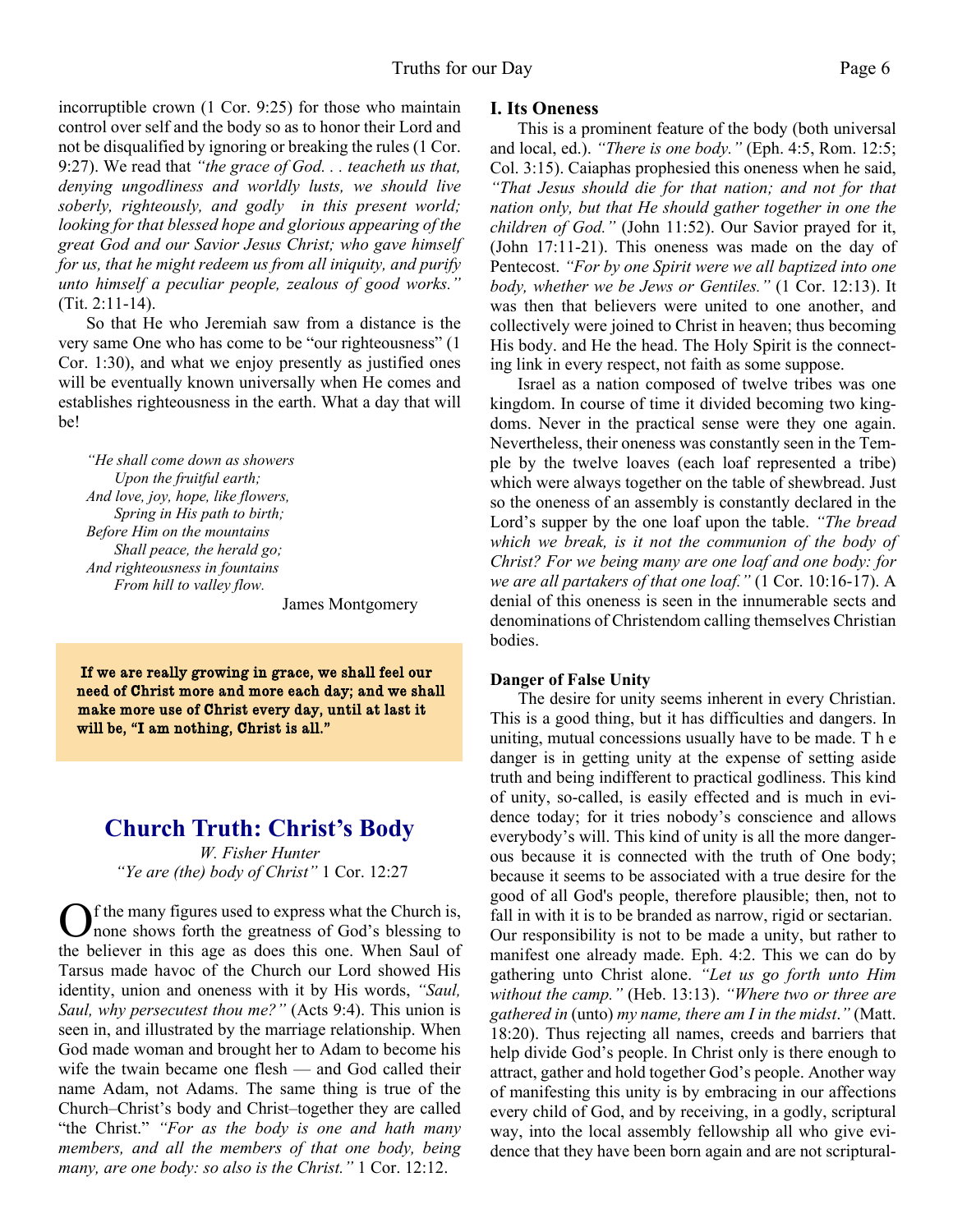ly debarred because of moral evil (1 Cor. 5:11), doctrinal error (1 Tim. 1:19, 20), or wilful association with such as mentioned in 2 John verse 10.

#### **II. Its Membership**

This may be seen from the following scriptures. *"Ye are (the) body of Christ and members in particular." "But God hath set the members in the body as it hath pleased Him.*" (1 Cor. 12:18, 27). How privileged is the child of God that his body is a member of Christ (1 Cor. 6) and that he himself is a member of Christ's body and the local assembly. When this blessedness is apprehended by him, how easy it becomes to refuse other inferior unscriptural memberships. The idea of being a member of a church in the organization sense, whether it be denomination, mission, meeting or congregation, is not found in Scripture. What a rebuke this is to the worldly churches whose chief glory is in the membership and whose continual aim so to increase it. The increase is usually gotten at the expense of setting aside truth and godliness.

This spirit of wanting to be large is finding an entrance among some of God's assemblies and they have become like Israel of old who wanted to be like the nations around. They have the idea that power lies in quantity. With the world it does but, in spiritual things, power lies in quality. The result of desiring to be large, may lead to accommodating worldly methods to make professions, coupled with setting aside the truth of reception, or in lowering the standard for those being received.

In the membership there is variety. Not in the sexual, racial or social sense, for we read that in the body,*"There is neither Jew nor Greek, there is neither bond nor free, there is neither male nor female, for ye are all in Christ Jesus."* (Gal. 3:28). The variety found in the body is in office or gift, as may be seen from the following scriptures: *"For as we have many members in one body and all members have not the same office: so we being many are one body in Christ."* (Rom. 12:4). *"If the whole body were an eye, where were the hearing."* Further, we read of "feeble" and "less honorable" members, (1 Cor. 12:22, 23). Failure to see this and recognize it has been harmful to the Church. Many seem to think that every member should see, feel and act alike. There are no twins in God's family. The Corinthians were guilty of this—so the apostle says are all apostles? are all teachers? etc. (1 Cor. 12:29). Certainly not, there is variety: may we all recognize this in the members set in the body by God's sovereign wisdom and will.

#### **III. Its Functioning**

We have seen that the body is one, yet is composed of many members in which is variety in reference to office, gift and function. We are now to look at the body functioning (in the local assembly). In this respect, the responsibility on all is that of mutual dependence. This is seen in the fact

that we are *"members one of another."* It is stated in the words *"That the members should have the same care one for another.*" *"Nay much more those members of the body which seem to be more feeble are necessary"* 1 Cor. 12:22. How sadly the Church has failed to manifest this. Where and how may this failure be seen?

#### The Monopolizing Member

When any of the religious organizations of Christendom are in session, one member of the congregation is very prominent. He may be termed the pastor, the minister, the Father, the doctor, or the superintendent, etc. He acts as the head. He does all the leading in prayer, all the teaching of the scriptures, all the preaching, exhorting, and pastoring of the flock. By so acting he is virtually saying to the congregation "I have no need of you." He does this notwithstanding the scriptures plainly warn against it. See 1 Cor. 12:21. *"And the eye cannot say to the hand, I have no need of you, nor again the head to the feet, I have no need of you."* We may term this sin that of despising. The one who does it is usurping the responsibility of others and may be termed a monopolizer. The sad thing about this failure is that it is not confined to the religious organizations. It has crept in and has manifested itself among God's people who bear character worthy of being called an assembly of God. "Diotrephes who loveth to have the pre-eminence" is an example of this, (3 John 9).

#### The Discontented Member

Another thing we are warned against in connection with the body functioning is discontent. *"If the foot shall say, because I am not the hand, I am not of the body; is it therefore not of the body?"* (1 Cor. 12:15). This discontent is seen in that member who, knowing that he is not gifted to function as a teacher, evangelist, exhorter, ruler, etc., all prominent functions, concludes that he has no part to play in the life and activity of the body. All such are mistaken. Let them hearken to Scripture, *"But the manifestation of the Spirit is given to every man to profit withal." "Nay those members of the body which seem to be more feeble are necessary."* (1 Cor. 12:7, 22, Rom. 12:4, 6; 1 Pet. 4:10; Matt. 25:14, 30). To think otherwise is next to saying that God has placed a member in the body that is unnecessary to it. The cure for this discontent is found in every one acknowledging the will and wisdom of God who *"set the members in the body as it hath pleased Him."* (1 Cor. 12:18). The thing for everyone to do is to find out his place then function and be content therein.

#### The Unlively Member

Again, one may know his function and not be active in it. The cause may be mental indolence, fleshly indulgence, worldliness, or minding of earthly things. These things are destructive to godly exercise. Let such an one know that the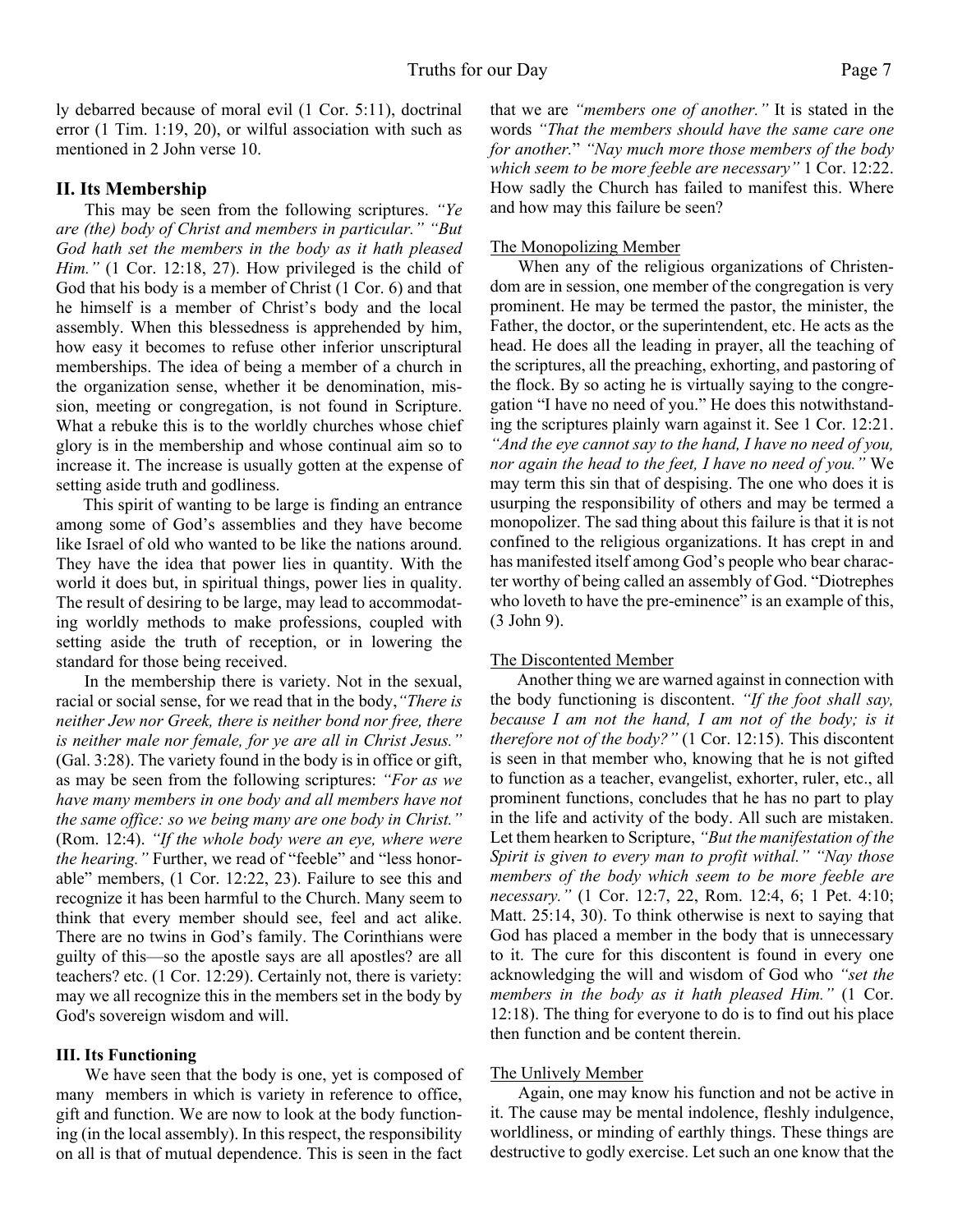Assembly is the loser by his failure, for it is *"by that which every joint supplieth, according to the effectual working in the measure of every part, maketh increase of the body."* (Eph. 4:16).

#### The Disorderly Member

In closing, we would mention another disorder often seen in the assembly when functioning. It is found in that person who, having not the gift or grace to act as a teacher, preacher, exhorter, etc., will so act. Where this is allowed to go on, it is a source of trouble and friction. It is one of the causes of the saints of God absenting themselves from the meetings. It has been the means of emptying many a hall. Indeed, some make this their plea for going outside of the assembly to hear denominational preachers in quest of food. They say they get no spiritual food in the assembly. We do not justify such in their act for it simply adds to the disorder. The proper thing to do is to correct the disorder and provide food for the flock. Let those who have responsibility in the house of God in ruling in it, see to it that this disorder is corrected, by disciplining such a person who continues to act in a capacity for which he is not fitted, and of which he knows the assembly disapproves. The assembly may rid itself of this affliction by sharply rebuking such an one and if need be closing his mouth (Titus 1:11, 13). Such is God's wise provision for the good of His people, and the maintenance of Godly order in His house.

 **If Christ will not be satisfied with His present glory at the right hand of God without having His Church, the members of His body, with Him, how can we be content without Him in this valley of the shadow of death, this present evil world?**

## **Happenings in Bethany, pt. 3**

*Gelson Villegas* (from "La Sana Doctrina" #311, Jan/Feb. 2011)

In the first scene mentioned in Bethany we see the Lord as<br>the One who teaches believers. In the second, He is the n the first scene mentioned in Bethany we see the Lord as One who gives life to the dead, and now coming to John 12, we find Him as the One who gives to His own an opportunity to serve and honor Him. In this way, what happened in Bethany is very important, according to John 12, and this will occupy our close attention in this article.

The first verse of chapter 12 tells us that *"Jesus six days before the passover came to Bethany, where Lazarus was,"* and this indicates to us that Lazarus had not gone to another place to begin his new resurrected life, but that he stayed in the place where he was well-known, to be a living, actual testimony to the power of the Lord. Also, the Holy Spirit has seen fit to point out that Lazarus was one very specifically identified (surely there were others in Bethany who had the same name). So this has to do with *"Lazarus . . . which had been dead, whom he raised from the dead."* Without doubt, we see the truth that every saved one will carry the indelible personality that gives evidence of the saving and transforming power of the Lord.

*"There they made him a supper,"* (12:2) is a reference, somewhat unusual, because from the Divine side, the sinner is invited to satisfy himself at the great supper God provides. However, we cannot forget that the publican Levi (Matthew) also *"made him a great feast in his own house,"* (Luke 5:29). Undoubtedly, there is in all this an expression of appreciation and profound gratitude for the One who has satisfied our souls. In the same way, we note the solemn truth that the affections of Christ are satisfied in the banquet of love and gratitude that His own give to Him. Maybe this might be the precious truth that we find in the letter to the Ephesians, but in a corporate sense, when we read that the "body" (the church) is the *"fulness of him that filleth all in all,"* (Eph. 1:23). It is the spouse inviting him, *"Let my beloved come into his garden, and eat his pleasant fruits"* (Song 4:16), because there are *"all manner of pleasant fruits new and old,"* as she expresses it in (7:13).

When this tells us that on this occasion, *"Martha served"* (12:2), it isn't strange to our understanding, since it is evident that this believer's heart was directed toward serving. The most beautiful thing here is that her service is now directly in relation to the Beloved Redeemer (remember that the supper was for Him), and not in relation to the domestic endeavors as at the first time. The Judgment Seat of Christ will display how much appreciation He has even for the smallest service that is done out of love for His Name.

*"Lazarus was one of them that sat at the table with him,"* (12:2). Yes, he was one among many, but distinguished from them, because no reference is made of any of the rest. Without doubt, the raised ones are named especially as those who experience the blessing of the table of His fellowship and to eat the delicious food of His provision. Lazarus could even say, *"Thou preparest a table before me in the presence of my enemies,"* (Ps. 23:5), because around him there were also gathered the chief priests who were thinking evil thoughts against him and against the Lord who raised him.

We don't know if Lazarus preached at all, but only that Lazarus *"was one of them that sat at the table. . ."* and a *"much people of the Jews . . . came. . . that they might see Lazarus,"* and that *"because by reason of him many of the Jews went away, and believed on Jesus,"* (12:9, 11). There is no room to doubt that a holy life of faithful testimony to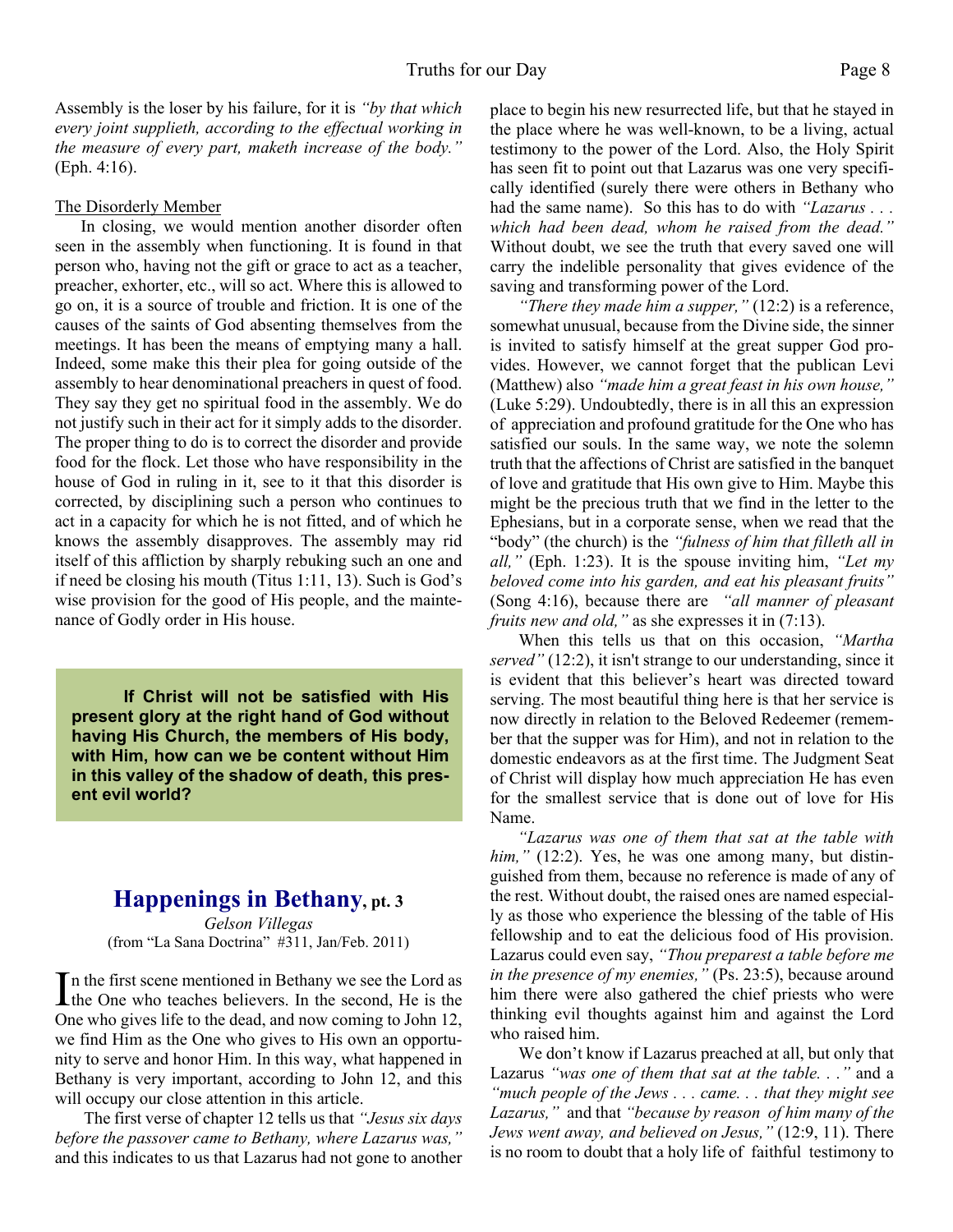the life in Christ has more power than a thousand sermons by some eloquent preacher. Certainly, words move some people, but acts win many others.

*"Sat at the table,"* we believe doesn't only suggest a position of repose and rest, but a privileged place at the table with the King. In another miracle of raising the dead, the case of the daughter of Jairus, when she was returned to life, the Lord *"commanded that something should be given her to eat."* (Mark 5:43). In this way, those who are given life "eat" and, according to our understanding, Lazarus was seated before those delicious provisions, recovering from the involuntary fast that he suffered during the time that death had power over him. In this respect, we have reason to doubt very much the salvation of those that profess, if they don't desire the feast of the Word of God. Everyone that is born again has the desire, as a new-born babe, for the spiritual milk that is pure and unadulterated, as we read in 1 Pet. 2:2.

Lazarus' case reminds us of Mephibosheth in the Old Testament (2 Sam. 9). He was a descendent of Saul's family, an enemy of David, and even more, he was lame in his feet. However, David, out of his mercy, wanted that man to eat always at his table in Jerusalem. If we identify ourselves with Lazarus (raised, seated, privileged and fed), we might have much in which to glory. But if we associate ourselves with Mephibosheth (descendent of David's enemy and, sadly, lame from his infancy), we have much to discourage us. When we celebrate the Lord's Supper both cases can affect the quality of the meeting and our worship. If we only consider our many privileges, we could be caused to have vain-glory. That possibility is corrected when we see the merits and glories of our beloved Savior and when we remember that we have nothing that we have not received by grace. On the other hand, to consider only our defects and limitations (without seeing them through the lenses of His grace and redemption), will give Satan the terrible weapon of discouragement, to produce in us a defeated and frustrated spirit.

Following this, the evangelist John goes on to narrate the participation of Mary in that event. And the devotional expression of this believer is of great importance, in so much that the Holy Spirit has wanted to give us detail after detail, every one of immense value in itself and, at the same time, every part as an invaluable piece in order to have the total depiction of what should be a perfect picture of adoration and devotion.

The first detail is the quantity of the offering, because *"Mary took a pound of ointment . ."* (v. 3), something very small in comparison, for example, with the 100 pounds of myrrh and aloes that Nicodemus brought to the burial of the Crucified One's body (John 19:39). But we firmly believe that the pound of perfume that Mary brought was evaluated by the same divine appreciation and followed the same pattern that the Lord applied to the offering of the poor widow. She, out of her poverty, cast into the ark of the

offerings much more than the ostentatious rich men, because the two coins represented all that she had. Oh brother, sister, out of your poverty, your limitations, from your deficient worship, offer your all to the Lord from your heart, and He will value it from the viewpoint of his full knowledge and the open hand of His goodness.

Next, this speaks to us of the specificity of that offering, because it clearly expresses that the ointment was of *nard*. In relation to this detail, many times when we celebrate the Lord's Supper, there isn't much clarity concerning the nature of that meeting, because someone rises in "worship" and can only refer to his past life and from where the Lord delivered him. Other ones (how incredible it seems) use the opportunity to throw a little stone at someone, and some think it is the moment to display their best flowery language, but it is only rhetoric empty of devotion or of Biblical content. This can take any form but, specifically, this is not worship.

Therefore, we have the quality of that perfume that is emphasized. It is nard, yes, but *pure nard*, without addition of any other element that would alter its special purity. It is sad that many times the offering of our worship is saturated with pride, or mixed with thoughts of different interests that, even if legitimate, denature and put a blemish on true devotion. More than this, to have and feed on impure thoughts when the saints celebrate the Lord's Supper, is a sin that causes one to eat and drink judgment to himself, since such an impure mixture prevents us from discerning the Lord's body.

(to be continued)

*There is nothing so teaching as walking with God; nothing so sifting to the heart and conscience as seeking in all things to walk before Him; to hear, to speak, and to act for one great end, namely, to please God, and to do His will from the heart.* R. C. Chapman

## **The Model Believer in the House of God**

*Richard Jeffrey* (AT May/Jun 1980)

*"These things write I unto thee, hoping to come unto thee shortly : But if I tarry long, that thou mayest know how thou oughtest to behave thyself in the house of God, which is the church of the living God, the pillar and ground of the truth.*" 1 Tim. 3:14,15.